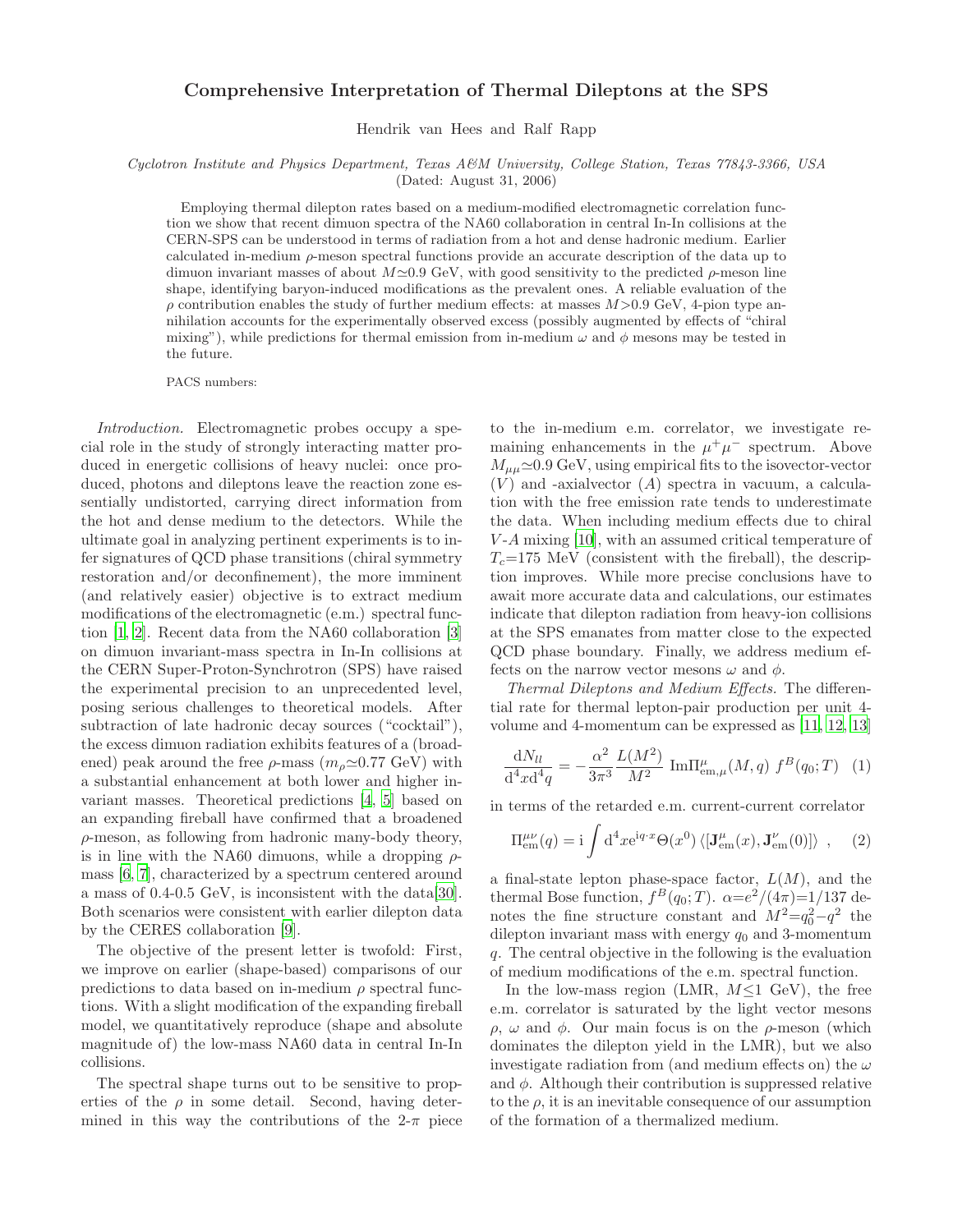Medium modifications of the  $\rho$ -meson are implemented using hadronic many-body theory [\[4](#page-3-3)], accounting for interactions in hot hadronic matter via (i) a dressing of its pion cloud with baryon-hole excitations and thermal Bose factors, (ii) direct resonances on surrounding mesons  $(\pi, K, \rho)$  and baryons (nucleons,  $\Delta$ 's, hyperons, etc.). The effective interaction vertices (coupling constants and form factors) have been carefully constrained by a combination of hadronic and radiative decay branchings, by photoabsorption on nucleons and nuclei, and by  $\pi N \rightarrow \rho N$  scattering. The resulting  $\rho$  spectral functions in cold nuclear matter comply with constraints from QCD sum rules [\[14\]](#page-3-13); they have successfully been employed to dilepton spectra at full SPS energy [\[9\]](#page-3-8), and to predict an even larger enhancement at lower SPS energies [\[15](#page-3-14), [16\]](#page-3-15). When averaged over a typical space-time evolution, the in-medium  $\rho$  width at SPS amounts to  $\Gamma_{\rho}^{\text{med}} \approx 350 \text{ MeV}$ , almost 3 times the vacuum value. Close to the expected QCD phase transition the  $\rho$ -resonance has melted,  $\Gamma_{\rho}(T_c) \simeq m_{\rho}$ . "Rhosobar" excitations  $(\rho \rightarrow B N^{-1})$  lead to low-mass strength in the  $\rho$  spectral function that cannot be represented in Breit-Wigner form.

Medium effects on the  $\omega$  and  $\phi$  have thus far received less attention, especially in the context of ultrarelativistic heavy-ion collisions (URHICs). For the  $\omega$  we will employ the same approach as for the  $\rho$  [\[17](#page-3-16)]. The predicted average  $\omega$  width in the hadronic phase of URHICs is  $\Gamma_{\omega}^{\text{med}} \simeq 100 \text{ MeV}$  [\[16](#page-3-15)]. For the  $\phi$ , collision rates in a meson gas amount to a broadening by ∼20 MeV at  $T=150$  MeV [\[18](#page-3-17)]. The dressing of the kaon cloud is presumably the main effect for  $\phi$  modifications in nuclear matter, increasing its width by ∼25 MeV at saturation density  $\varrho_0=0.16 \text{ fm}^{-3}$  [\[19\]](#page-3-18). Recent data on  $\phi$  absorption in nuclear photoproduction suggest even larger val-ues [\[20](#page-3-19)]. Since a comprehensive treatment of the  $\phi$  in hot and dense matter is not available at present, we will consider the  $\phi$  width as a parameter.

Another important ingredient in our analysis are dilepton production channels beyond the  $\rho$ ,  $\omega$  and  $\phi$ . For the free emission rate these can be inferred from the inverse process of  $e^+e^-$  annihilation, or hadronic  $\tau$  decays as measured in  $Z^0$  decays [\[21](#page-3-20)], enabling a decomposition of the (isovector part of) e.m. spectral function into 2 and 4-pion pieces. While the former are saturated by the  $\rho$ -meson, we fit the latter by an appropriate (onset of a) continuum [\[22](#page-3-21)], cf. Fig. [1.](#page-1-0) Rather than evaluating medium effects in the intermediate-mass region (IMR;  $1 \text{ GeV} \leq M \leq 3 \text{ GeV}$  in a phenomenological approach [\[23\]](#page-3-22), we here employ model-independent predictions based on chiral symmetry. To leading order in temperature one finds a mixing of the free V and A correlators  $[10]$ ,

$$
\Pi_{V,A}(q) = (1 - \varepsilon) \Pi^{\text{vac}}_{V,A}(q) + \varepsilon \Pi^{\text{vac}}_{A,V}(q) ,\qquad (3)
$$

<span id="page-1-1"></span>where  $\varepsilon = 2I(T)/f_{\pi}^2$  ( $f_{\pi} = 93$  MeV: pion decay constant) is determined by the pion tadpole diagram with a loop



<span id="page-1-0"></span>FIG. 1: Free isovector-vector and -axialvector spectral functions as measured in hadronic  $\tau$ -decays [\[21\]](#page-3-20), compared to fits to 3- and 4-π contributions (the 2-π piece follows from the  $\rho$ ).

integral  $I(T) = \int (d^3k/(2\pi)^3) f^{\pi}(\omega_k; T)/\omega_k$  ( $\omega_k$ : pion energy). For  $\varepsilon = 1/2$  (at  $T_c^{\text{mix}} \approx 160 \text{ MeV}$ ) V and A correlators degenerate signaling chiral symmetry restoration. Eq. [\(3\)](#page-1-1) holds in the soft pion limit, i.e., when neglecting the pion 4-momentum in  $\Pi_{V,A}$ . A more elaborate treatment [\[24](#page-3-23), [25\]](#page-3-24) will broaden and reduce the enhancement around  $M \simeq 1.1$  GeV. To estimate the mixing effect on the  $4-\pi$  contribution to dilepton emission, we evaluate the vector correlator, Eq. [\(3\)](#page-1-1), with a mixing parameter  $\varepsilon = I(T, \mu_\pi)/2I(T_c, 0)$ , where critical temperature,  $T_c=175$  MeV, and pion chemical potentials  $(\mu_\pi>0)$  are in accord with the thermal fireball evolution discussed below  $(m_{\pi}=139.6 \text{ MeV})$ . The 2-pion piece has been removed as it is included via the  $\rho$ .

Finally, we account for emission from the QGP, even though its contribution at SPS energies is small. We employ the hard-thermal-loop improved emission rate for  $q\bar{q}$ annihilation [\[26\]](#page-3-25), which has the conceptually attractive feature that it closely coincides with the rate in hadronic matter when both are extrapolated to the expected phase transition region. This is suggestive for a kind of quarkhadron duality [\[4](#page-3-3)] and has the additional benefit that the emission from the expanding fireball becomes rather insensitive to details of how the phase transition is implemented (such as critical temperature or "latent heat").

Thermal Fireball Model. To calculate dilepton spectra we need to specify a space-time evolution of A-A collisions. Based on evidence from hadronic spectra and abundances that the produced medium at SPS energies reaches equilibrium [\[27](#page-3-26)], we adopt a thermal fireball model focusing on central In-In with collective expansion and hadrochemistry as estimated from data in heavier systems. We use a cylindrical volume expansion [\[4](#page-3-3)],

$$
V_{\rm FB}(t) = (z_0 + v_z t) \pi (r_{\perp} + 0.5a_{\perp}t^2)^2 , \qquad (4)
$$

with transverse acceleration  $a_{\perp} = 0.08c^2$ /fm, longitudinal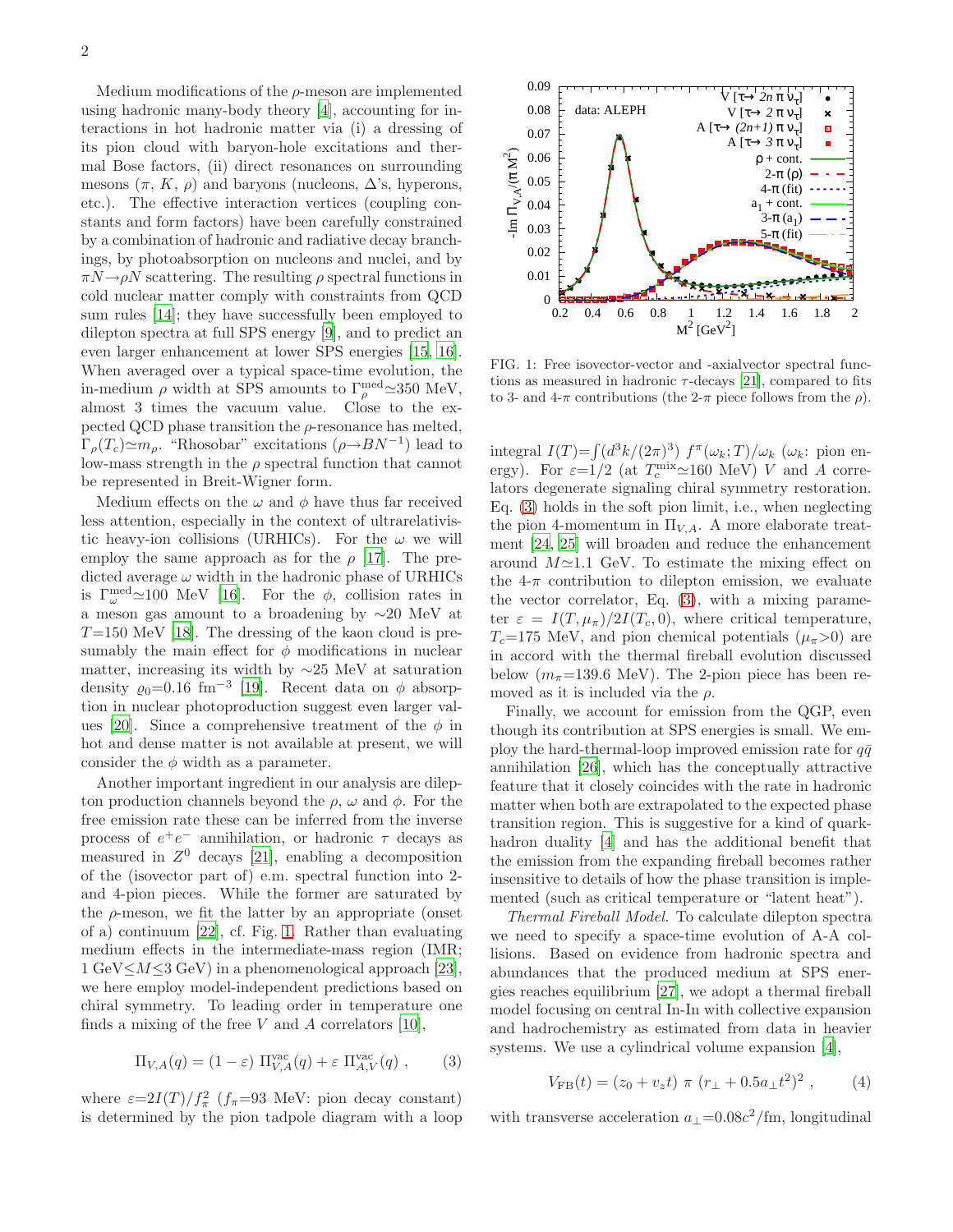velocity  $v_z = c$ , formation time  $\tau_0 = 1$ fm/c and initial transverse radius  $r_{\perp}$ =5.15fm. With hadrochemical freezeout at  $(\mu_N^{\text{chem}}, T^{\text{chem}}) = (232, 175)$  MeV and a total fireball entropy of  $S=2630$  (using a hadron-resonance gas equation of state), we have  $dN_{ch}/dy\simeq 195 \simeq N_{part}$ . Isentropic expansion allows to convert the entropy density,  $s(t)=S/V(t)$ , into temperature and baryon density. The evolution starts in the QGP  $(T(\tau_0)=197 \text{ MeV})$ , passes through a mixed phase at  $T^{\text{chem}} = T_c$  and terminates at thermal freezeout ( $T_{\text{fo}} \simeq 120 \text{ MeV}$ ). In the hadronic phase, meson chemical potentials  $(\mu_{\pi,K,\eta})$  are introduced to preserve the observed hadron ratios [\[4](#page-3-3)]. When applied to dilepton production, the largest uncertainty resides in the fireball lifetime (being proportional to the dilepton yields), controlled by  $a_{\perp}$  and  $T_{\text{fo}}$ , which can be better constrained once hadronic data for In-In are available. We emphasize, however, that all contributions to the dilepton spectrum (QGP,  $\rho$ ,  $\omega$ ,  $\phi$  and  $4-\pi$ ) are tied to the same evolution thus fixing their relative weights.

Systematic Comparison to NA60 Data. Thermal  $\mu^+ \mu^$ spectra for central In-In are computed by convoluting the emission rate, Eq. [\(1\)](#page-0-0), over the fireball evolution,

$$
\frac{dN_{ll}}{dM} = \int_{0}^{t_{\text{fo}}} dt \ V_{\text{FB}}(t) \int \frac{d^{3}q}{q_{0}} \ \frac{dN_{ll}}{d^{4}x d^{4}q} \ z_{\pi}^{n} \frac{M}{\Delta y} A(M, q_{t}, y), \tag{5}
$$

where A denotes the detector acceptance which has been carefully tuned to NA60 simulations [\[28\]](#page-3-27). The fugacity factor,  $z_{\pi}^n = e^{n\mu_{\pi}/T}$ , accounts for chemical off-equilibrium in the hadronic phase with  $n=2,3,4$  for the  $\rho$ ,  $\omega$  and  $4-\pi$ contributions, respectively (for the mixing term in Eq. [\(3\)](#page-1-1) we adopt  $\varepsilon \prod_{A}^{\text{vac}} \propto z_{\pi}^4$  [\[25\]](#page-3-24)).

Earlier comparisons [\[3](#page-3-2)] of NA60 data to theoretical predictions [\[5](#page-3-4)] have focused on the contribution from the  $\rho$ -meson which dominates in the LMR. While the shape of the in-medium  $\rho$  spectral function describes the experimental spectra well, the absolute yields were overestimated by ∼20%. This discrepancy can be resolved by an increase of the transverse fireball expansion  $(a_{\perp})$ which, on the one hand, reduces the fireball lifetime by  $30\%$  (from 10 to 7 fm/c) and, on the other hand, generates harder transverse-momentum  $(q_t)$  spectra, which is also welcome by preliminary data [\[3\]](#page-3-2). Consequently, the  $\rho$  contribution is reduced, and once QGP emission and correlated charm-decays  $(D, \bar{D} \rightarrow \mu^+, \mu^- X)$  are added, the spectra in the LMR are very well described, cf. Fig. [2.](#page-2-0) Despite the strong  $\rho$  broadening, the  $\rho + \text{QGP} + \text{charm}$ sources are insufficient to account for the enhancement at  $M>0.9$  GeV. This is not surprising, as  $4-\pi$  contributions are expected to take over (augmented by a pion fugacity factor,  $e^{4\mu_{\pi}/T}$ ). Adding the  $4\pi$  piece with chiral mixing, Eq. [\(3\)](#page-1-1), nicely accounts for the missing yield in the IMR, leading to a reasonable overall description (upper dashed line in Fig. [2\)](#page-2-0). Going one step further still, we argue that in-medium decays of the narrow vector mesons,  $\omega$  and  $\phi$ ,



<span id="page-2-0"></span>FIG. 2: NA60 excess dimuons [\[3\]](#page-3-2) in central In-In collisions at SPS compared to thermal dimuon radiation using in-medium e.m. rates. The individual contributions arise from in-medium  $\rho$ -mesons [\[4](#page-3-3)] (dash-dotted red line), 4-π annihilation with chiral V -A mixing (dashed blue line), QGP (dotted orange line) and correlated open charm (dash-dotted green line); the upper dashed line is the sum of the above, while the solid purple line additionally includes in-medium  $\omega$  and  $\phi$  decays [\[17\]](#page-3-16).

should be included. Whereas their decays after freezeout are subtracted as part of the "cocktail" assuming a vacuum line shape, contributions whose width goes beyond the experimental mass resolution will survive in the excess spectrum. With the predicted in-medium  $\omega$  spectral function [\[17\]](#page-3-16) the agreement between theory and data for  $M=0.7-0.8$  GeV seems to improve. The  $\phi$  contribution is implemented with a two-kaon fugacity,  $e^{2\mu_K/T}$ , and a strangeness suppression factor  $\gamma_s^2$  ( $\gamma_s \simeq 0.75$  at SPS [\[29\]](#page-3-28)). The  $\phi$  yield following from the fireball model is not incompatible with data, but conclusions on the spectral shape cannot be drawn at present.



<span id="page-2-1"></span>FIG. 3: NA60 data [\[3\]](#page-3-2) compared to thermal dimuon spectra using (i) in-medium  $\rho$ -,  $\omega$ - and  $\phi$ -mesons without baryon effects  $(+\text{QGP}+\text{charm}+\text{in-med.}-4-\pi;$  solid purple line), and (ii) free  $\rho$  (+QGP+charm+free 4- $\pi$ ; solid green line).

To better appreciate the relevance of the in-medium